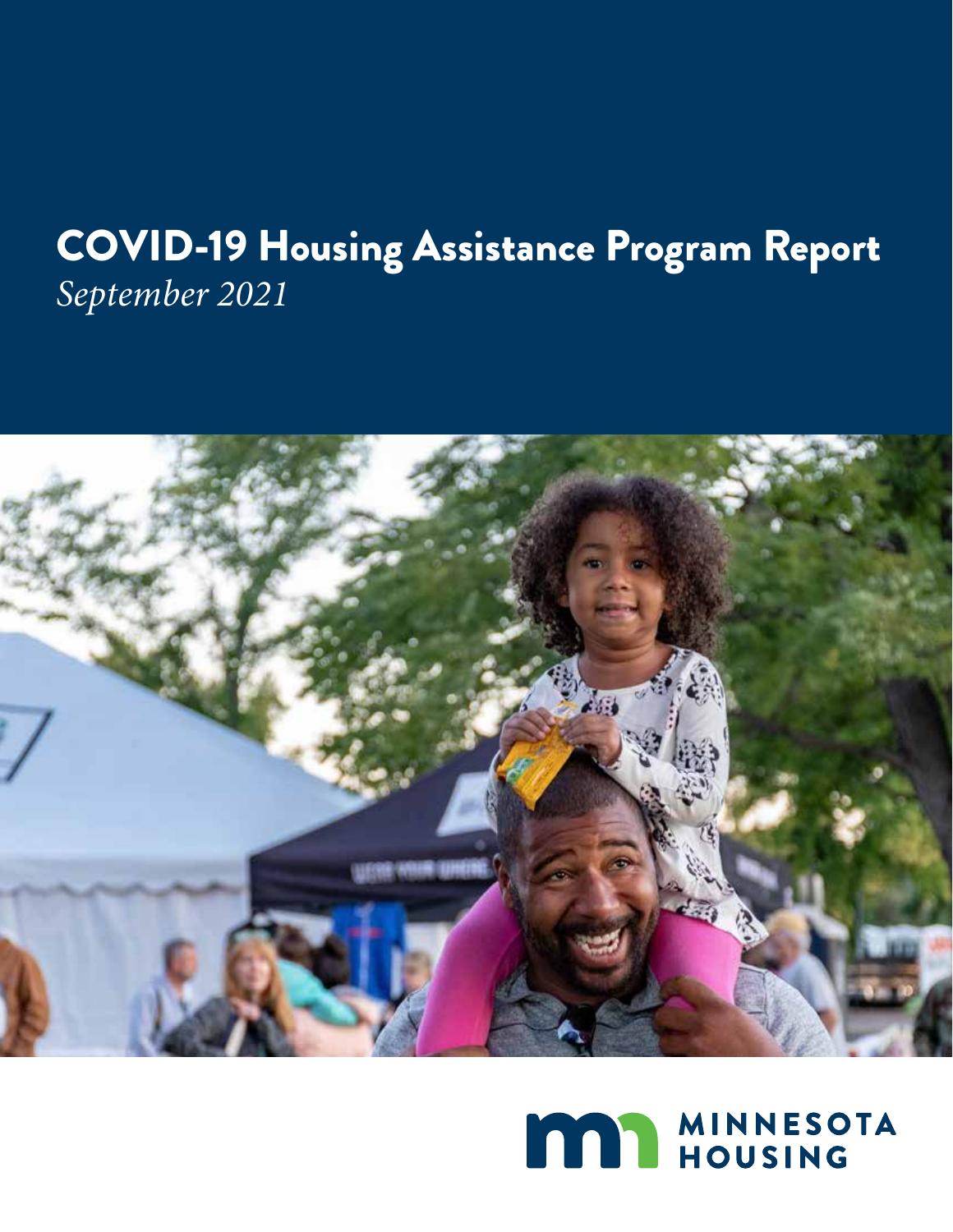## **COVID-19 Housing Assistance Program Report**

## **Program Background**

 The COVID-19 Housing Assistance Program provided housing assistance to prevent Coronavirus Relief Fund, which was authorized by the federal Coronavirus Aid, Relief, and Economic Security Act ("CARES Act"). \$100 million was available for direct assistance and program administration. In the end, \$81.8 million was spent and \$18.2 million was returned homelessness and help maintain housing stability of individuals and families impacted by the public health-related emergency. The Program was funded with federal dollars through the to Minnesota Management and Budget and reallocated for other CARES Act eligible uses.

 illness, or other COVID-19 related circumstances. Grant administrators across the state assisted The Program assisted households that were impacted by COVID-19 through unemployment, households that had a housing-related expense with a due date of March 1, 2020, or later, that was past due.

To qualify for the Program, households had to meet all the criteria listed below:

- Be a Minnesota resident.
- • Be a renter or homeowner with household income at or below 300% of federal poverty guidelines, with preference given for households below 200% of federal poverty guidelines.
- • Have a housing-related expense incurred after March 1, 2020 that is past due. Program funds may only be used for expenses incurred between March 1, 2020 and December 30, 2020 pursuant to the CARES Act, as it may be amended.
- • Be unable to make the payment(s) owed because of the public health emergency due to unemployment, illness or other COVID-19 related issue.

 Eligible expenses to maintain housing security included: rent payments, mortgage payments home payments, utility payments (gas, electric, water/sewer, garbage/recycling and other (including escrowed property taxes and insurance – this assistance was limited for households in forbearance), contract for deed payments, manufactured home park lot rents, manufactured utilities as approved by Minnesota Housing), association fees, homeowners insurance and additional housing-related costs approved by Minnesota Housing.

Other Program characteristics included:

- 52 local administrators to provide statewide access and coverage.
- phone, text and web access and a common household application that was available online or on paper copy. • A centralized intake through Greater Twin Cities United Way 211 that was available via
- • Housing assistance payments made directly to the landlord, mortgage servicer, utility company, manufactured home park owner or other relevant entity to which the payment was owed.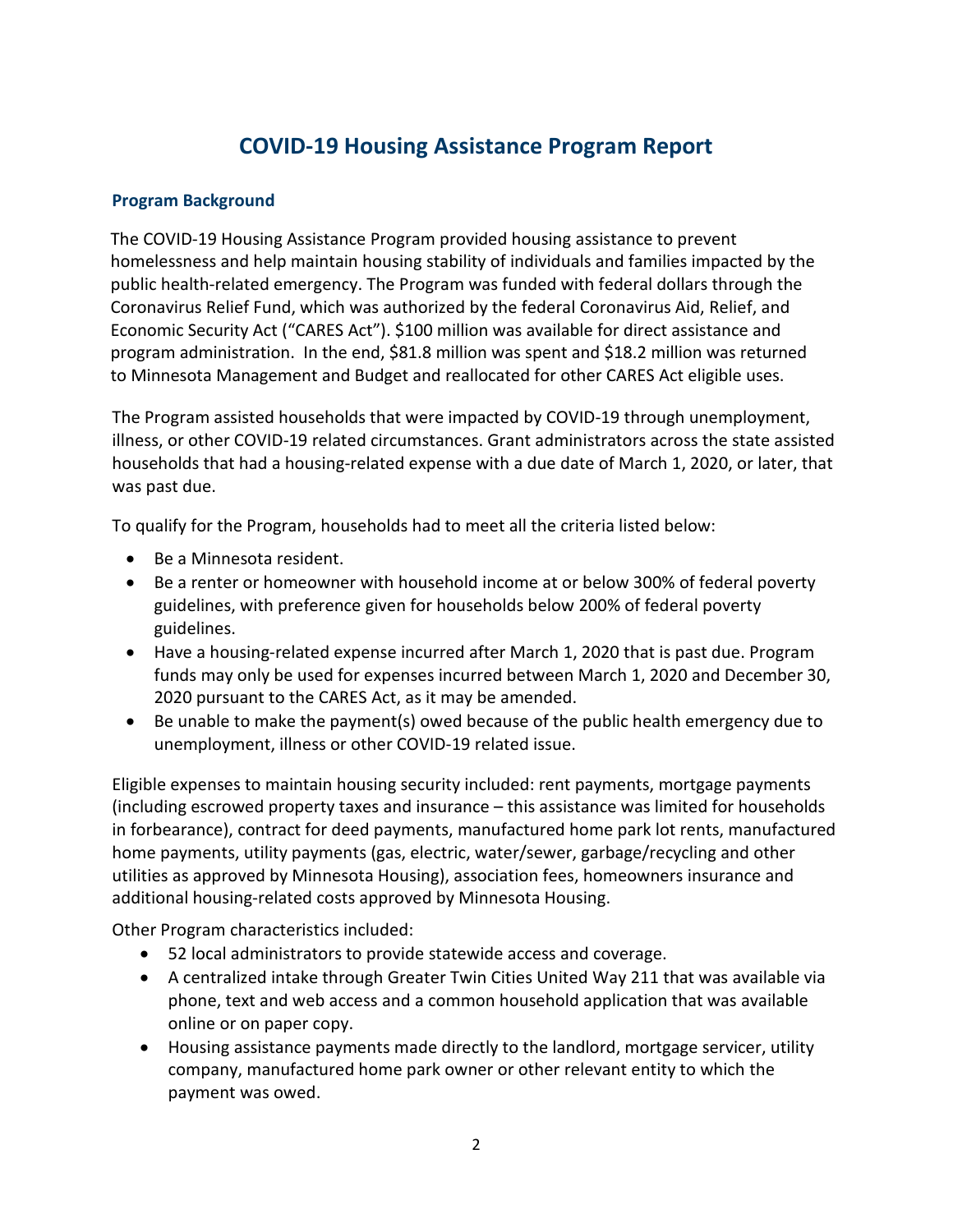- No caps on the assistance available to households, and households that continued to meet the eligibility criteria were allowed to apply for assistance more than one time if they presented a new, past-due eligible housing expense.
- • No administrative costs for Minnesota Housing staff, but up to 20 percent of the total grant funds disbursed to a grant administrator could be used for direct program administration costs. In the end, administrative costs were 14% of total funding.

 This report provides six tables that summarize activity under the COVID-19 Housing Assistance Program, which received applications for housing assistance from August 24, 2020 through December 7, 2020. These final program numbers are as of June 30, 2021 (close of fiscal year) and the expenditures reconcile to those included in Minnesota Housing's audited financial statements for the fiscal year ending June 30, 2021, as well as to our audited Schedule of Expenditures of Federal Awards for that same period.

The numbers may change slightly as final administrative costs are reconciled and entities cash the last assistance checks.

| <b>Table 1: Expenditure Overview</b>      |                     |
|-------------------------------------------|---------------------|
|                                           | <b>Expenditures</b> |
| Administrative Costs of 52 Administrators | \$9,680,198         |
| HousingLink System                        | \$1,122,096         |
| United Way 211 Centralized Intake         | \$631,673           |
| Direct Assistance                         | \$70,330,791        |
| <b>Contract for Deed Payment</b>          | \$838,885           |
| <b>Homeowner Associations Fees</b>        | \$304,980           |
| Homeowner Insurance                       | \$66,364            |
| Manufactured Home Lot Rent                | \$918,376           |
| Manufactured Home Payment                 | \$186,135           |
| Mortgage Payment                          | \$6,191,530         |
| Other                                     | \$299,249           |
| <b>Rental Payment</b>                     | \$49,557,515        |
| <b>Utility Assistance</b>                 | \$11,967,756        |
| Total                                     | \$81,764,758        |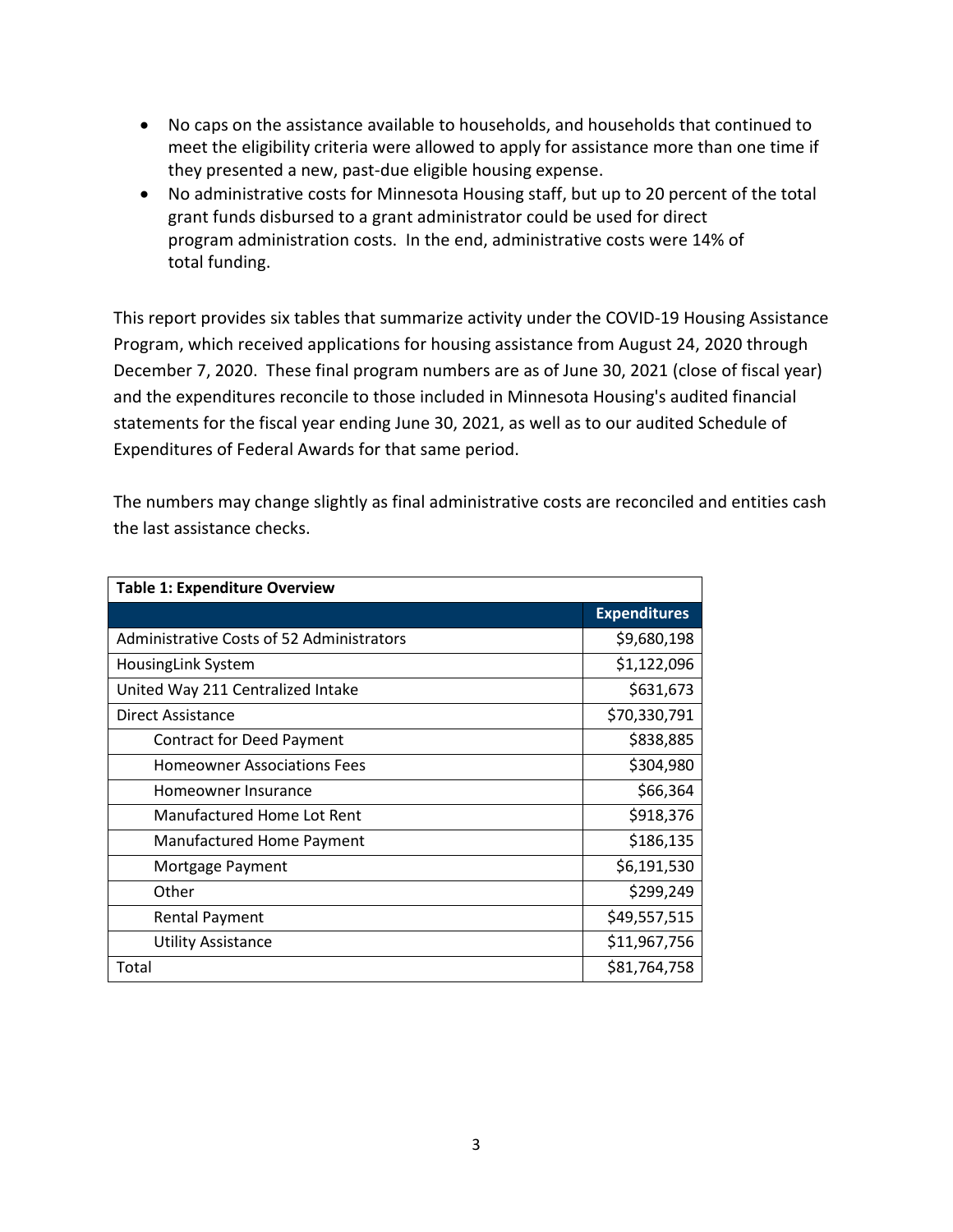|                | Table 2: Activity by Administrator                 |                       |                         |                   |                         |  |
|----------------|----------------------------------------------------|-----------------------|-------------------------|-------------------|-------------------------|--|
|                |                                                    | <b>Administrative</b> | <b>Assistance</b>       | <b>Assisted</b>   | <b>Average</b>          |  |
|                |                                                    | <b>Costs</b>          | to<br><b>Households</b> | <b>Households</b> | <b>Assistance</b>       |  |
|                |                                                    |                       |                         |                   | Per<br><b>Household</b> |  |
| $\mathbf{1}$   | Amherst H. Wilder Foundation                       | \$39,780              | \$747,888               | 327               | \$2,284                 |  |
| $\overline{2}$ | <b>Bi-County Community Action</b>                  | \$39,206              | \$188,613               | 145               | \$1,301                 |  |
|                | Programs, Inc.                                     |                       |                         |                   |                         |  |
| 3              | <b>Bois Forte Tribal Government</b>                | \$38,329              | \$360,540               | 144               | \$2,497                 |  |
| 4              | Cass County Health Human and<br>Veteran Servs.     | \$6,422               | \$86,048                | 43                | \$2,013                 |  |
| 5              | Centro Tyrone Guzman                               | \$18,610              | \$251,769               | 79                | \$3,187                 |  |
| 6              | <b>Community Action Center of Northfield</b>       | \$47,735              | \$270,498               | 119               | \$2,275                 |  |
| $\overline{7}$ | Comm. Action of Ramsey &<br><b>Washington Cnty</b> | \$26,714              | \$158,765               | 81                | \$1,965                 |  |
| 8              | Comm. Action Partnership of Hennepin<br>Cnty       | \$120,895             | \$1,231,187             | 398               | \$3,090                 |  |
| 9              | <b>Community Mediation Minnesota</b>               | \$386,705             | \$2,901,094             | 855               | \$3,393                 |  |
| 10             | Comunidades Latinas Unidas En<br>Servicio          | \$445,145             | \$2,067,552             | 727               | \$2,843                 |  |
| 11             | Dakota County Community Services                   | \$251,500             | \$2,280,968             | 749               | \$3,045                 |  |
| 12             | Grand Portage Band of Lake Superior<br>Chippewa    | \$3,377               | \$19,137                | 29                | \$653                   |  |
| 13             | Hennepin County                                    | \$733,789             | \$5,058,600             | 1,712             | \$2,954                 |  |
| 14             | Human Services of Faribault & Martin<br>Counties   | \$29,877              | \$308,746               | 148               | \$2,092                 |  |
| 15             | <b>Inter County Community Council</b>              | \$12,727              | \$159,262               | 81                | \$1,972                 |  |
| 16             | Isuroon                                            | \$247,711             | \$1,552,068             | 447               | \$3,470                 |  |
| 17             | Kandiyohi Cnty Housing and Redev.<br>Auth.         | \$26,804              | \$203,451               | 100               | \$2,040                 |  |
| 18             | Kootasca Community Action, Inc.                    | \$87,283              | \$448,308               | 247               | \$1,814                 |  |
| 19             | Lakes & Prairies Comm. Action<br>Partnership, Inc. | \$162,437             | \$1,102,218             | 516               | \$2,137                 |  |
| 20             | Lakes and Pines Comm. Action Council,<br>Inc.      | \$312,598             | \$1,284,207             | 494               | \$2,601                 |  |
| 21             | Latino Economic Development Center                 | \$2,358,884           | \$12,571,672            | 4,508             | \$2,789                 |  |
| 22             | Leech Lake Band of Ojibwe Housing<br>Authority     | \$9,173               | \$94,634                | 104               | \$908                   |  |
| 23             | Lower Sioux Indian Community                       | \$5,090               | \$29,170                | 18                | \$1,626                 |  |
| 24             | Lutheran Social Service of Minnesota               | \$196,738             | \$3,110,487             | 1,159             | \$2,683                 |  |
| 25             | Mahube-Otwa Comm. Action<br>Partnership, Inc.      | \$187,800             | \$1,064,896             | 513               | \$2,078                 |  |
| 26             | Mille Lacs Band of Ojibwe                          | \$31,488              | \$783,253               | 421               | \$1,862                 |  |
| 27             | Minnesota Homeownership Center                     | \$429,783             | \$2,849,250             | 1,206             | \$2,363                 |  |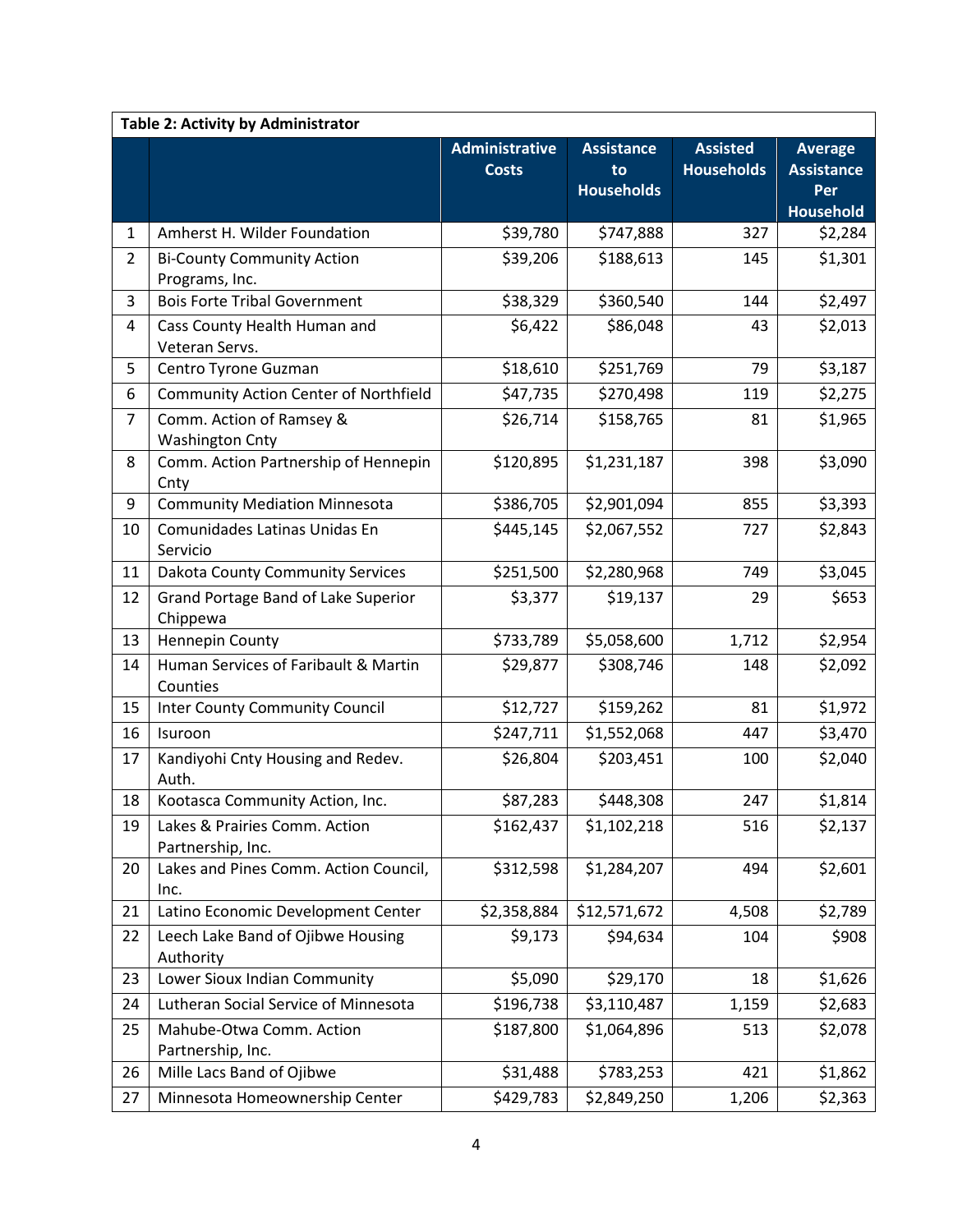| Table 2: Activity by Administrator |                                                |                       |                   |                   |                   |
|------------------------------------|------------------------------------------------|-----------------------|-------------------|-------------------|-------------------|
|                                    |                                                | <b>Administrative</b> | <b>Assistance</b> | <b>Assisted</b>   | <b>Average</b>    |
|                                    |                                                | <b>Costs</b>          | to                | <b>Households</b> | <b>Assistance</b> |
|                                    |                                                |                       | <b>Households</b> |                   | Per               |
|                                    |                                                |                       |                   |                   | <b>Household</b>  |
| 28                                 | Minnesota Valley Action Council                | \$296,661             | \$2,236,763       | 978               | \$2,286           |
| 29                                 | Neighborhood House                             | \$259,216             | \$3,833,390       | 1,326             | \$2,890           |
| 30                                 | NeighborWorks Home Partners                    | \$29,694              | \$118,770         | 47                | \$2,527           |
| 31                                 | New American Development Center                | \$686,191             | \$5,657,400       | 1,682             | \$3,364           |
| 32                                 | Northside Residents Redevelopment<br>Council   | \$1,780               | \$16,466          | 9                 | \$1,834           |
| 33                                 | Northwest Indian Comm. Development<br>Center   | \$85,715              | \$430,757         | 251               | \$1,717           |
| 34                                 | <b>Olmsted County</b>                          | \$19,613              | \$847,035         | 375               | \$2,261           |
| 35                                 | <b>Opportunity Neighborhood</b>                | \$48,335              | \$528,762         | 171               | \$3,090           |
| 36                                 | <b>Otter Tail County Human Services</b>        | \$32,722              | \$248,355         | 141               | \$1,765           |
| 37                                 | Our House of Hospitality/Village of<br>Hope    | \$13,192              | \$91,959          | 51                | \$1,815           |
| 38                                 | <b>Pillsbury United Communities</b>            | \$53,407              | \$686,596         | 212               | \$3,236           |
| 39                                 | Prairie Five Community Action Council,<br>Inc. | \$41,280              | \$298,793         | 115               | \$2,593           |
| 40                                 | Red Lake Band of Chippewa Indians              | \$120,750             | \$392,840         | 340               | \$1,154           |
| 41                                 | Semcac                                         | \$138,175             | \$1,400,580       | 544               | \$2,575           |
| 42                                 | Southwest Minnesota Housing<br>Partnership     | \$55,579              | \$510,672         | 254               | \$2,013           |
| 43                                 | St. Louis County                               | \$206,727             | \$1,628,995       | 716               | \$2,274           |
| 44                                 | The Salvation Army                             | \$381,205             | \$2,120,641       | 708               | \$2,997           |
| 45                                 | The Salvation Army - Mankato                   | \$21,931              | \$233,063         | 109               | \$2,138           |
| 46                                 | Three Rivers Community Action                  | \$297,889             | \$2,211,926       | 951               | \$2,326           |
| 47                                 | Tri-County Action Program, Inc.                | \$97,285              | \$713,320         | 221               | \$3,221           |
| 48                                 | Tri-Valley Opportunity Council                 | \$62,425              | \$752,076         | 370               | \$2,031           |
| 49                                 | United Community Action Partnership            | \$378,175             | \$3,096,516       | 1,406             | \$2,202           |
| 50                                 | Wadena Housing & Redevelopment<br>Authority    | \$21,782              | \$299,663         | 141               | \$2,124           |
| 51                                 | West Central Minnesota Communities<br>Action   | \$72,435              | \$637,681         | 305               | \$2,088           |
| 52                                 | White Earth Reservation Tribal Council         | \$1,433               | \$153,494         | 169               | \$908             |
| 53                                 | <b>Grand Total</b>                             | \$9,680,198           | \$70,330,791      | 26,964            | \$2,608           |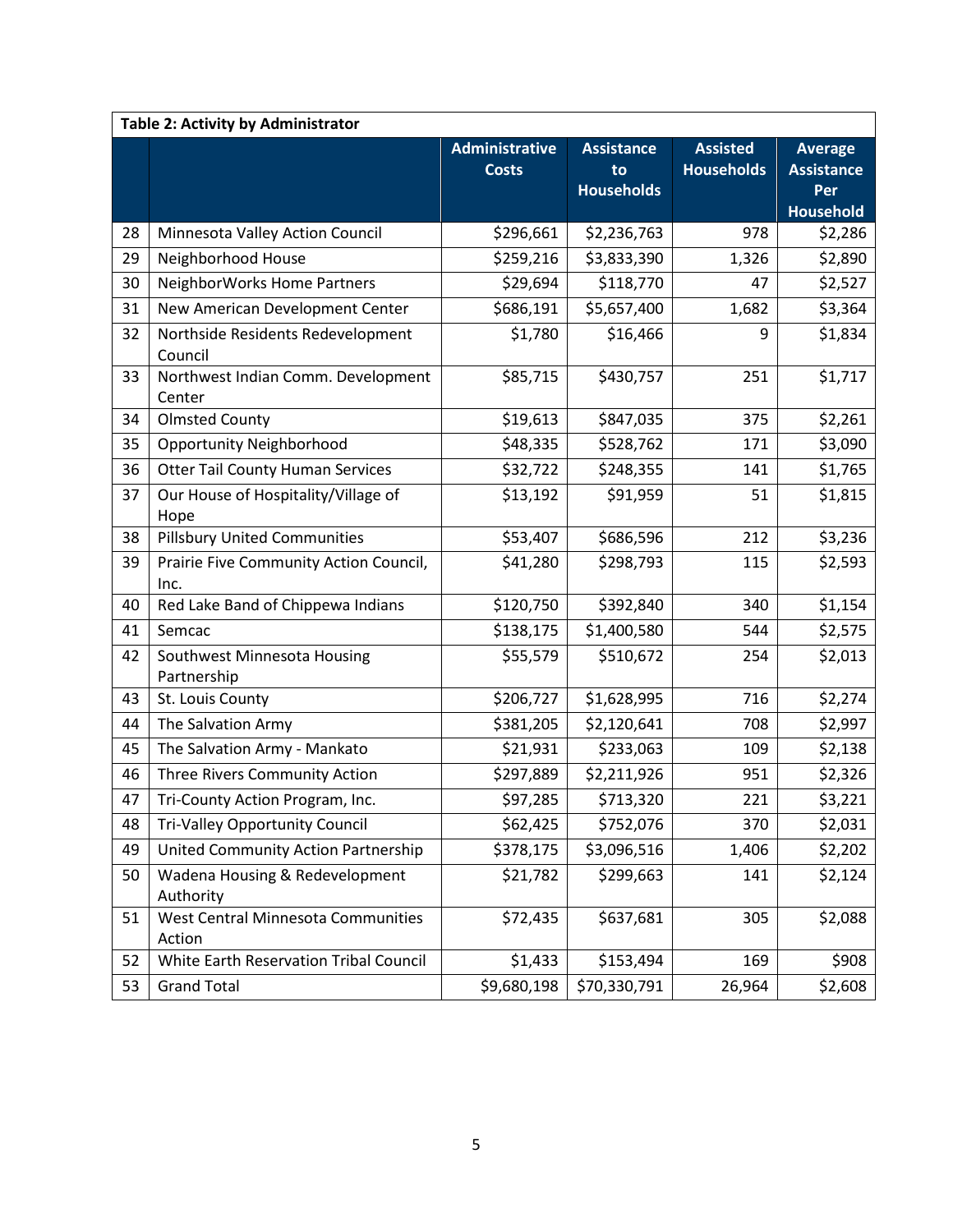| <b>Table 3: Recipients by Income Level</b> |                                       |                               |                                            |                                       |  |
|--------------------------------------------|---------------------------------------|-------------------------------|--------------------------------------------|---------------------------------------|--|
|                                            | <b>Number of</b><br><b>Households</b> | Share $< 100\%$<br>of Poverty | Share 101% to<br>200% of<br><b>Poverty</b> | <b>Over 200% of</b><br><b>Poverty</b> |  |
| Homeowner Households                       | 5,202                                 | 47%                           | 39%                                        | 14%                                   |  |
| <b>Renter Households</b>                   | 21,761                                | 63%                           | 30%                                        | 7%                                    |  |
| Total                                      | 26,964                                | 60%                           | 32%                                        | 8%                                    |  |

| <b>Table 4: Recipients by Race and Ethnicity</b> |                                                                                                                  |                                                                                                               |  |  |
|--------------------------------------------------|------------------------------------------------------------------------------------------------------------------|---------------------------------------------------------------------------------------------------------------|--|--|
|                                                  | <b>Share of</b><br><b>Homeowner</b><br><b>Households</b><br>that Reported<br><b>Race and</b><br><b>Ethnicity</b> | <b>Share of</b><br><b>Renter</b><br><b>Households</b><br>that Reported<br><b>Race and</b><br><b>Ethnicity</b> |  |  |
| American Indian/Non-Latinx                       | 9%                                                                                                               | 6%                                                                                                            |  |  |
| Asian or Pacific Islander/Non-Latinx             | 3%                                                                                                               | 2%                                                                                                            |  |  |
| Black/Non-Latinx                                 | 14%                                                                                                              | 34%                                                                                                           |  |  |
| Latinx                                           | 11%                                                                                                              | 12%                                                                                                           |  |  |
| White/Non-Latinx                                 | 59%                                                                                                              | 39%                                                                                                           |  |  |
| <b>Other Race/Non-Latinx</b>                     | 2%                                                                                                               | 2%                                                                                                            |  |  |
| Two or More Races/Non-Latinx                     | 3%                                                                                                               | 4%                                                                                                            |  |  |
| Total                                            | 100%                                                                                                             | 100%                                                                                                          |  |  |

| <b>Table 5: Recipients by Region</b> |                                      |  |  |
|--------------------------------------|--------------------------------------|--|--|
|                                      | <b>Share of</b><br><b>Recipients</b> |  |  |
| Metro                                | 53%                                  |  |  |
| <b>Greater Minnesota</b>             | 47%                                  |  |  |
| Total                                | 100%                                 |  |  |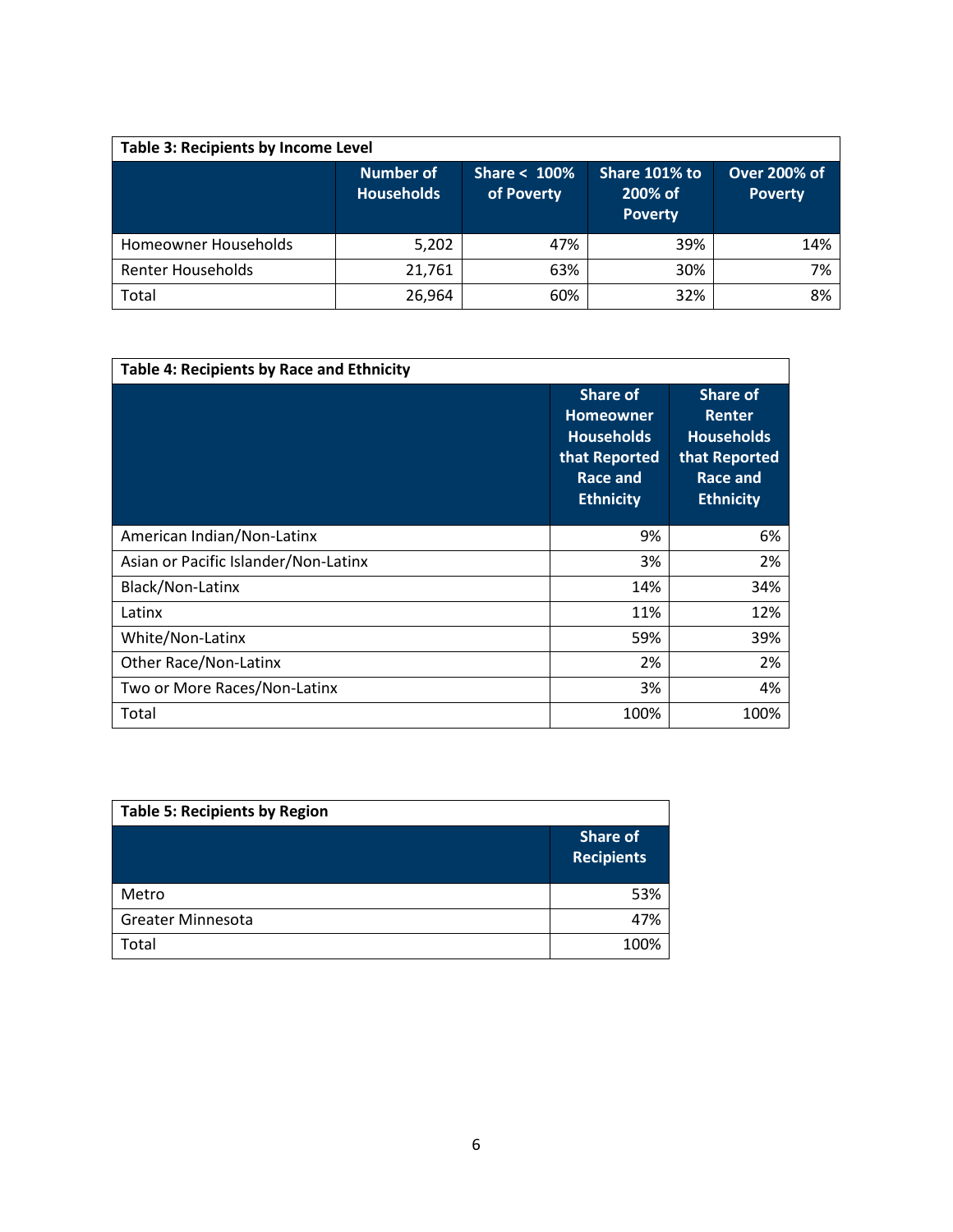| <b>Table 6: Geographic Summary</b>      |                                           |                                      |                                                         |                                                        |                                                   |  |
|-----------------------------------------|-------------------------------------------|--------------------------------------|---------------------------------------------------------|--------------------------------------------------------|---------------------------------------------------|--|
| Geography                               | <b>Assistance to</b><br><b>Households</b> | <b>Assisted</b><br><b>Households</b> | <b>Average</b><br><b>Amount per</b><br><b>Household</b> | <b>Median</b><br><b>Amount per</b><br><b>Household</b> | <b>Average</b><br><b>Household</b><br><b>Size</b> |  |
| <b>Homeowners</b>                       |                                           |                                      |                                                         |                                                        |                                                   |  |
| 7-County Metro                          | \$5,969,974                               | 1,922                                | \$3,106                                                 | \$1,601                                                | 3.7                                               |  |
| Greater Minnesota                       | \$6,303,220                               | 3,278                                | \$1,923                                                 | \$1,139                                                | 3.5                                               |  |
| Total                                   | \$12,273,194                              | 5,200                                | \$2,360                                                 | \$1,286                                                | 3.6                                               |  |
| <b>Renters</b>                          |                                           |                                      |                                                         |                                                        |                                                   |  |
| 7-County Metro                          | \$36,710,821                              | 12,442                               | 2,951                                                   | 2,180                                                  | 2.9                                               |  |
| Greater Minnesota                       | \$21,346,776                              | 9,322                                | 2,290                                                   | 1,620                                                  | 3.1                                               |  |
| Total                                   | \$58,057,597                              | 21,764                               | 2,668                                                   | 1,920                                                  | 3.0                                               |  |
| <b>Homeowners and Renters Statewide</b> |                                           |                                      |                                                         |                                                        |                                                   |  |
| Total                                   | \$70,330,791                              | 26,964                               | \$2,608                                                 | \$1,790                                                | 3.1                                               |  |